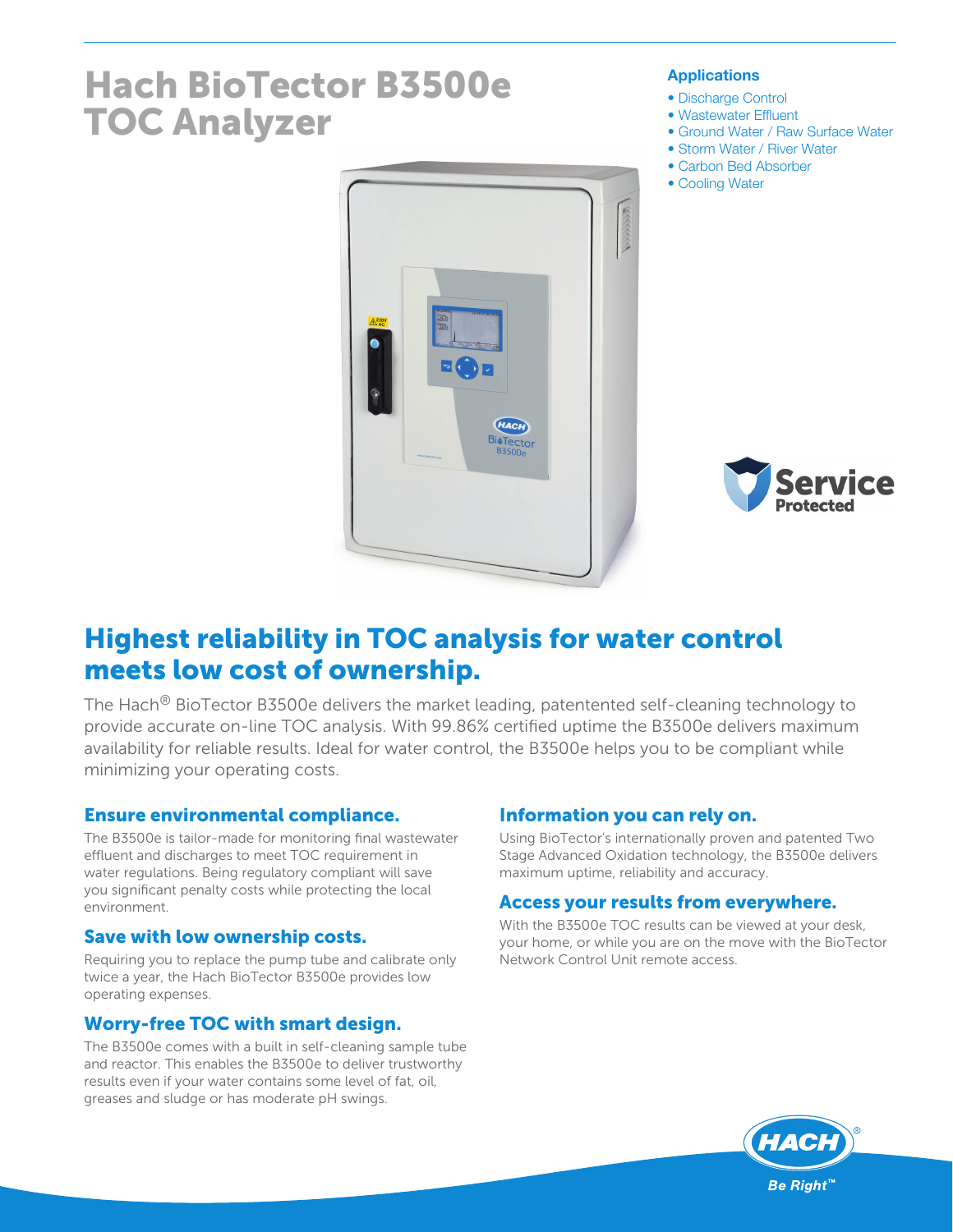## Technical Data\*

| <b>Parameter</b>                | Direct measurement of Total<br>Organic Carbon, Total Inorganic<br>Carbon<br>Chemical Oxygen Demand,<br>Biological Oxygen Demand via<br>correlation | <b>Communication</b>                      | Modbus RTU, Modbus TCP/<br>IP & Profibus (when the Profibus<br>option is selected, the digital<br>output signals are sent through the<br>Profibus converter with its specific<br>communication protocol) |
|---------------------------------|----------------------------------------------------------------------------------------------------------------------------------------------------|-------------------------------------------|----------------------------------------------------------------------------------------------------------------------------------------------------------------------------------------------------------|
| Range<br><b>Range Selection</b> | 0 - 250 mg/L C, 0 - 1000 mg/L C<br>Automatic or manual range                                                                                       | <b>User Interface</b>                     | Microcontroller with membrane<br>keyboard                                                                                                                                                                |
| <b>Repeatability</b>            | selection<br>$\pm 3\%$ of reading or $\pm 0.45$ mg/L,                                                                                              | <b>Display</b>                            | High contrast 40 character x 16 line<br>backlit LCD with LED backlight                                                                                                                                   |
|                                 | whichever is greater in<br>0 - 250 mg/L C range                                                                                                    | <b>Sample Inlet</b><br><b>Temperature</b> | $2 - 60 °C$                                                                                                                                                                                              |
|                                 | $\pm 4\%$ of reading or $\pm 2$ mg/L,                                                                                                              | <b>Ambient Temperature</b>                | $5 - 45 °C$                                                                                                                                                                                              |
|                                 | whichever is greater in                                                                                                                            | <b>Humidity</b>                           | 5 - 85 % (non-condensing)                                                                                                                                                                                |
|                                 | 0 - 1000 mg/L C range                                                                                                                              | <b>Service Interval</b>                   | 6 month service intervals                                                                                                                                                                                |
| <b>Measurement Method</b>       | Infrared measurement of $CO2$ after<br>oxidation (DIN EN 1484:1997-08,                                                                             | <b>Power Requirements</b><br>(Voltage)    | 115/230 V AC                                                                                                                                                                                             |
|                                 | ISO 8245:1999-03, EPA 415.1)                                                                                                                       | <b>Power Requirements</b><br>(Hz)         | 60 Hz                                                                                                                                                                                                    |
| <b>Oxidation Method</b>         | Patented Two-Stage Advanced<br>Oxidation Process (TSAO) using                                                                                      | Dimensions (H x W x D)                    | 750 mm x 500 mm x 320 mm                                                                                                                                                                                 |
| <b>Number of sample</b>         | <b>Hydroxyl Radicals</b><br>Single process stream and manual                                                                                       | Weight                                    | 46 kg (enclosure weight may<br>change depending on system                                                                                                                                                |
| streams                         | grab sample                                                                                                                                        |                                           | optional features)                                                                                                                                                                                       |
| <b>Cycle Time</b>               | Typically 7 minutes 30 seconds                                                                                                                     |                                           |                                                                                                                                                                                                          |
| <b>Particle Size</b>            | Up to $100 \mu m$                                                                                                                                  |                                           | *Subject to change without notice.                                                                                                                                                                       |
| <b>Automatic cleaning</b>       | Yes                                                                                                                                                |                                           |                                                                                                                                                                                                          |
| Data Storage                    | Previous 9,999 reaction data                                                                                                                       |                                           |                                                                                                                                                                                                          |

## Principle of Operation

#### **TIC**

Acid is added to lower the pH so that inorganic carbon is sparged off as CO<sub>2</sub>. This is measured to ensure Total Inorganic Carbon (TIC) is not carried over into the TOC.

#### **Oxidation**

BioTector's patented oxidation method (TSAO) achieves total and complete oxidation of the sample, including organic carbon to  $CO<sub>2</sub>$ . TSAO utilises hydroxyl radicals generated within the analyzer by combining oxygen, which passes through the ozone generator, with sodium hydroxide.

#### **TOC**

To remove  $CO<sub>2</sub>$  from the oxidized sample, the pH of the sample is lowered again. The  $CO<sub>2</sub>$  is sparged and measured by the specially developed NDIR  $CO<sub>2</sub>$  analyzer. The result is displayed as Total Organic Carbon (TOC).

#### Cleaning

The entire system is automatically self-cleaned by the reaction process during every cycle.

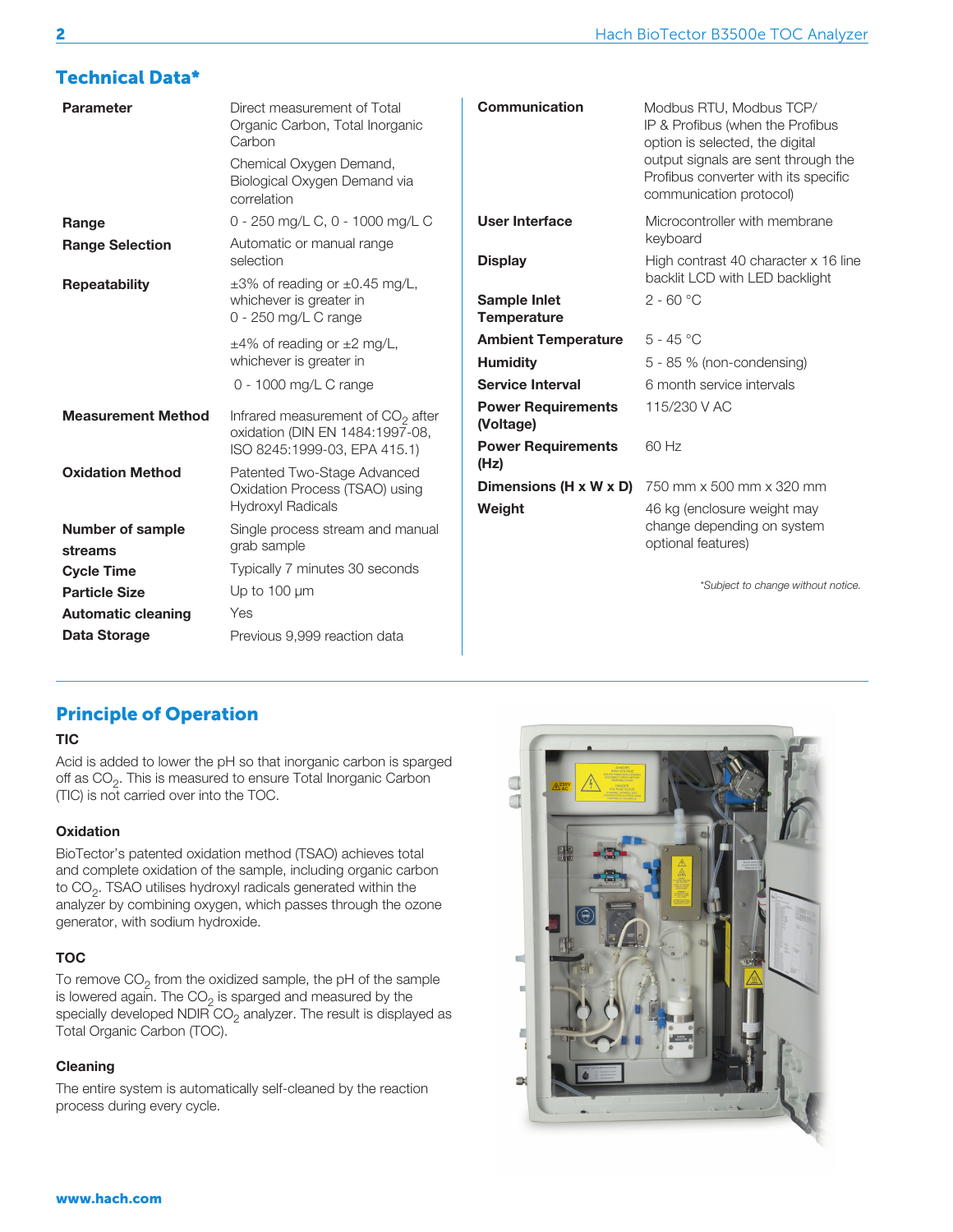## **Dimensions**





*Side View*